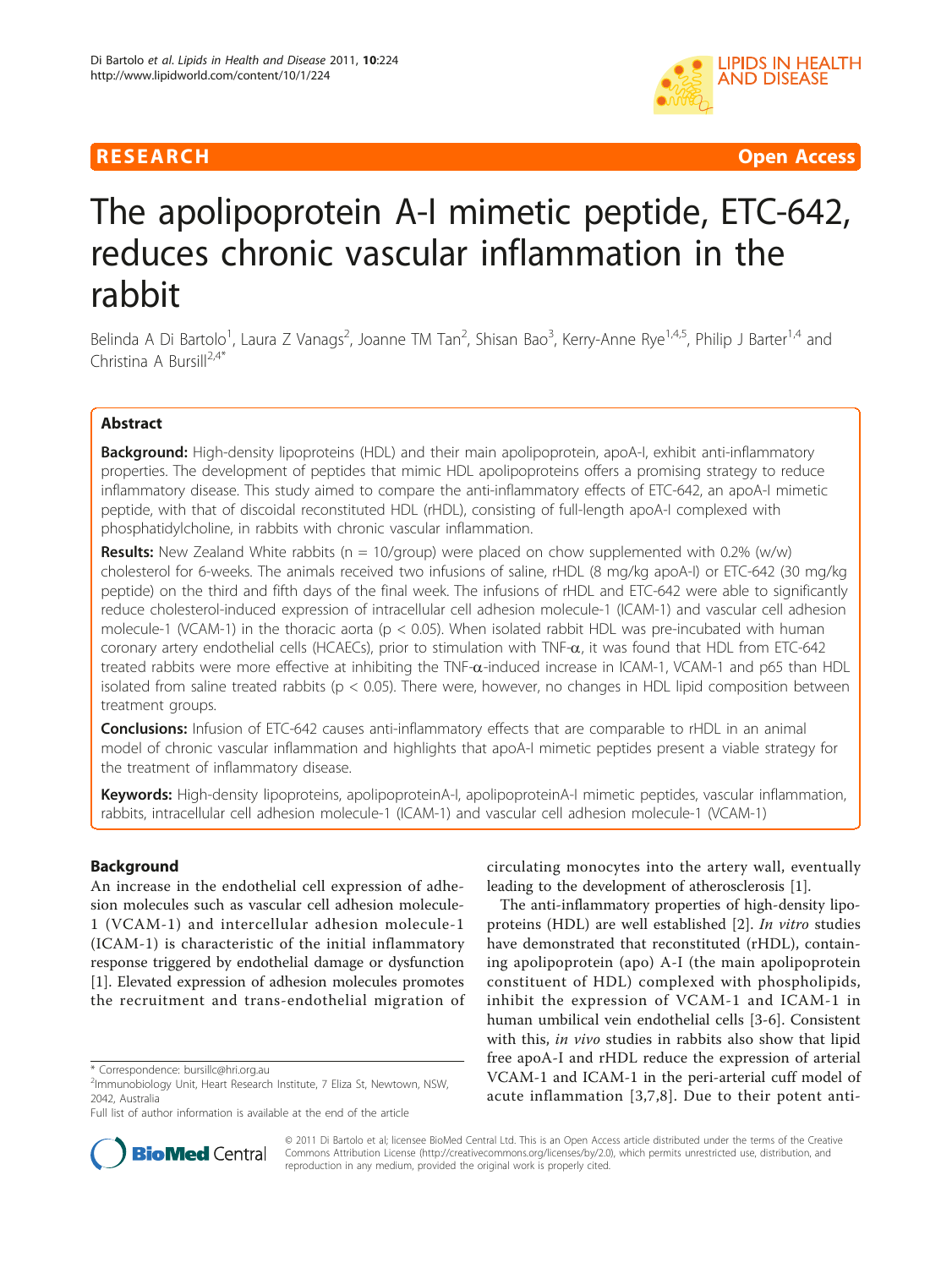inflammatory properties, both HDL and apoA-I have immense therapeutic potential, but despite this there is currently no translated use to clinic.

The limiting factor in the therapeutic usefulness of apoA-I is its relatively large size of 243 amino acids, thereby making its synthesis difficult. This has lead to the development of apoA-I mimetic peptides that are much shorter in length (18-22 peptides) and able to be readily synthesized on a large scale, but still exhibit the same beneficial properties as HDL and full-length apoA-I. For example, infusions of mimetic peptides reduce atherosclerotic lesion size, improve endothelial dysfunction and also inhibit VCAM-1 and ICAM-1 expression in vitro and in vivo [[9-13](#page-6-0)]. The apoA-I mimetic peptide used in our study, ETC-642, consists of a 22-amino acid synthetic amphipathic peptide complexed with sphingomyelin and 1,2-dipalmitoyl-sn-glycero-3-phosphocholine (DPPC) [\[14,15](#page-6-0)]. Recent studies have found that ETC-642 is as effective as rHDL at suppressing acute inflammation in the rabbit peri-arterial collar model [[16](#page-6-0)]. The anti-inflammatory effects of ETC-642 on chronic inflammation are, however, currently unknown.

Accordingly, this study has investigated the effect of ETC-642 on low-grade chronic vascular inflammation, in cholesterol-fed New Zealand White (NZW) rabbits [[17](#page-6-0),[18\]](#page-6-0). We find that ETC-642 reduced the expression of VCAM-1 and ICAM-1 in the rabbit thoracic aorta to a similar extent as rHDL containing full-length apoA-I. These studies highlight the efficacy and therapeutic potential of mimetic peptides in the treatment of inflammation and cardiovascular disease.

#### Results

#### Effects of the dietary intervention on plasma lipids

The concentrations of plasma total cholesterol, HDL cholesterol and non-HDL are presented in Table 1. Consumption of a chow diet supplemented with 0.2% cholesterol for 6 weeks significantly increased total cholesterol concentrations  $(\sim 3$  fold) in all treatment groups  $(p < 0.01)$ . At sacrifice, there were no differences in plasma total cholesterol between the control animals and those receiving infusions of rHDL or ETC-642.

HDL cholesterol levels were not altered after six weeks of cholesterol feeding. Treatment with rHDL or ETC-642 did not change HDL cholesterol levels, compared to saline infused rabbits, at the time of sacrifice.

Non-HDL cholesterol levels were significantly increased ( $p < 0.05$ ) with cholesterol feeding in rabbits injected with saline (22-fold), rHDL (9-fold) or ETC-642  $(8.5 \text{ fold})$  (p < 0.05 for all). However, at the time of sacrifice there were no significant differences in non-HDL cholesterol concentrations between treatment groups.

# Effect of rHDL and ETC-642 on chronic vascular inflammation

The ability of rHDL and ETC-642 to reduce cholesterolinduced inflammation in the thoracic aorta was determined by measuring endothelial ICAM-1 and VCAM-1 expression (Figure [1\)](#page-2-0). After six weeks of cholesterol feeding endothelial ICAM-1 expression was at readily detectable levels in rabbits infused with saline. In rabbits infused with rHDL, ICAM-1 expression was reduced by 58% (p < 0.05). The ETC-642 infusions were as effective as rHDL and reduced endothelial ICAM-1 expression by 53% (p < 0.05). Endothelial VCAM-1 expression was increased to detectable levels following 6 weeks of cholesterol feeding. Two infusions of rHDL or ETC-642 in the final week of cholesterol feeding were found to reduce VCAM-1 by 73% and 76% respectively ( $p < 0.05$ ).

After six weeks of cholesterol feeding there were no signs of fatty streak formation and therefore macrophages were not detected in the immuno-histochemically stained thoracic aortic sections.

# Effect of ETC-642 on the anti-inflammatory properties and composition of rabbit HDL

HDL were isolated from the rabbits that were infused with saline, rHDL and ETC-642 and assessed for their ability to inhibit  $TNF-\alpha$ -induced expression of ICAM-1 and VCAM-1 in HCAECs (Figure [2](#page-3-0)). As expected, stimulation of HCAECs with  $TNF-\alpha$  increased ICAM-1 (17.2 fold) and VCAM-1 (50.6 fold) mRNA levels, compared to un-stimulated control cells ( $p < 0.001$ ). When the cells were pre-incubated for 24 hrs with rHDL, the

#### Table 1 Effects of saline, rHDL and ETC-642 infusions on plasma lipid levels in NZW rabbits

|                | <b>BASELINE</b> |                 |                     | TIME OF SACRIFICE |                 |                     |
|----------------|-----------------|-----------------|---------------------|-------------------|-----------------|---------------------|
|                | тс<br>(mM/L)    | HDL-C<br>(mM/L) | Non HDL-C<br>(mM/L) | тс<br>(mM/L)      | HDL-C<br>(mM/L) | Non HDL-C<br>(mM/L) |
| <b>SALINE</b>  | $0.86 + 0.07$   | $0.77 + 0.09$   | $0.09 + 0.07$       | $2.64 + 0.29*$    | $0.65 + 0.03$   | $1.99 + 0.28*$      |
| <b>rHDL</b>    | $0.84 + 0.06$   | $0.63 + 0.06$   | $0.21 + 0.06$       | $2.53 + 0.49*$    | $0.66 + 0.06$   | $1.87 + 0.46*$      |
| <b>ETC-642</b> | $0.99 + 0.05$   | $0.73 + 0.04$   | $0.26 + 0.06$       | $2.87 + 0.27*$    | $0.61 + 0.05$   | $2.25 + 0.26*$      |

NZW rabbits (n = 10/group) were maintained on a diet of chow supplemented with 0.2% (w/w) cholesterol for 6 weeks On days 3 and 5 of the last week of dietary supplementation the animals received two infusions of saline, rHDL (8 mg/kg apoA-I) or ETC-642 (30 mg/kg peptide). Blood samples were collected at baseline and at sacrifice and plasma lipid levels were measured as described in "Materials and Methods". Results are expressed as mean ± SEM. \* p < 0.05 compared to baseline.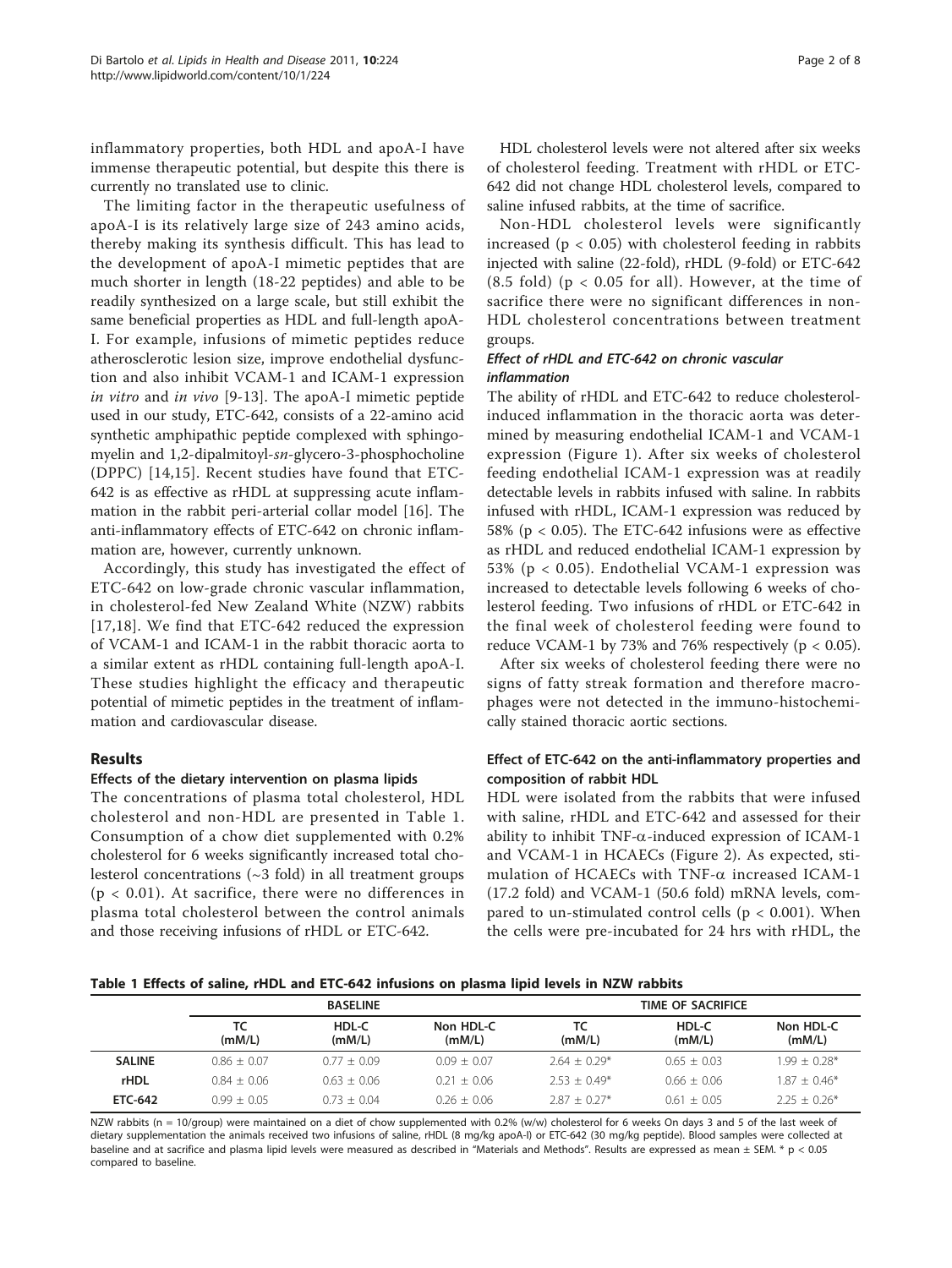<span id="page-2-0"></span>

TNF-a-mediated increase in ICAM-1 and VCAM-1 mRNA levels was reduced by  $35.5 \pm 19.4\%$  (p < 0.05) and 73.8  $\pm$  8.4% (p < 0.001), respectively. We found that pre-incubation of cells with HDL from ETC-642 injected rabbits, caused reductions in TNF- $\alpha$ -induced ICAM-1 (17.4 ± 3.0%) and VCAM-1 (27.1 ± 15.0%) mRNA levels (p < 0.05). HCAECs incubated with HDL isolated from rabbits injected with saline and rHDL also expressed lower levels of ICAM-1 and VCAM-1 mRNA, compared to  $TNF-\alpha$  stimulated controls, but these reductions did not reach statistical significance.

Changes in the mRNA levels of p65, the active subunit of NF- $\kappa$ B, were also measured, as it is a known regulator of ICAM-1 and VCAM-1 expression. Stimulation of HCAECs with TNF- $\alpha$  increased p65 mRNA levels (1.5 fold), compared to un-stimulated control cells ( $p <$ 0.01). When cells were pre-incubated for 24 hrs with rHDL, the TNF- $\alpha$ -mediated increase in p65 mRNA levels was reduced by  $36.0 \pm 13.4\%$  (p < 0.05). We found that pre-incubation of cells with HDL from rabbits injected with saline and ETC-642 caused reduced TNF- $\alpha$ -induced p65 mRNA levels, by 21.4  $\pm$ 10.8% and 31.0  $\pm$  4.3% respectively (p < 0.05). Pre-incubation with HDL from the rabbits that received rHDL did not inhibit p65 mRNA levels.

Infusion of rHDL or ETC-642 did not significantly affect the composition of HDL. The relative concentrations of phospholipid, unesterified cholesterol, cholesterol ester and triglyceride were not statistically different from what was observed for HDL isolated from rabbits infused with saline (Table [2\)](#page-4-0).

# **Discussion**

The development of apoA-I mimetic peptides has provided much therapeutic promise for the treatment of inflammatory and cardiovascular diseases. ETC-642 is a 22 amino acid peptide that mimics the structure of the amphipathic  $\alpha$ -helices of apoA-I when combined with lipids. We therefore compared its ability to inhibit chronic vascular inflammation in cholesterol-fed rabbits,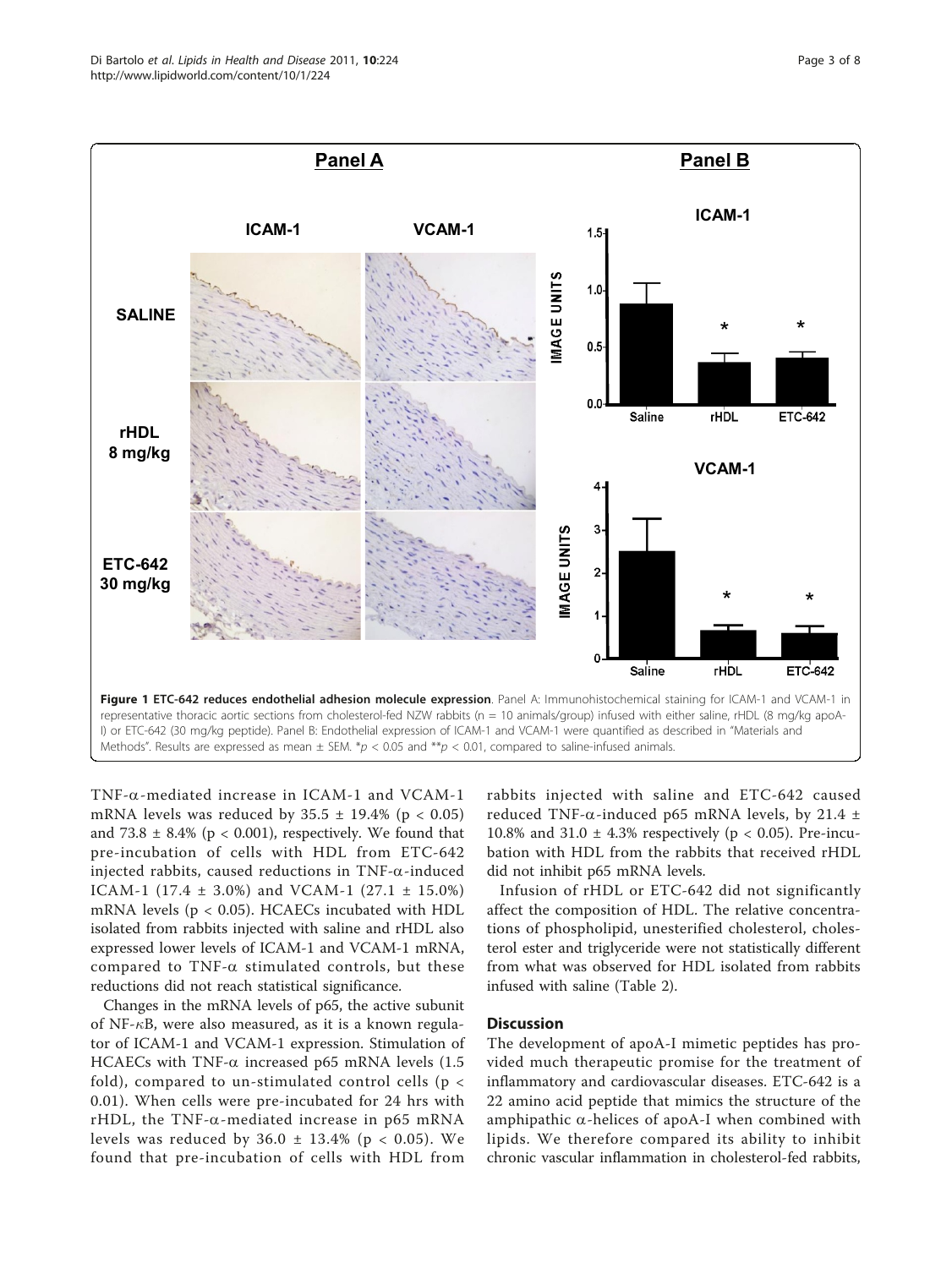with that of rHDL (containing apoA-I and PLPC). We find, for the first time, that the mimetic peptide ETC-642 inhibits adhesion molecule expression in this model. Furthermore, HDL isolated from rabbits injected with ETC-642 displays more potent anti-inflammatory properties than HDL isolated from rabbits injected with saline or rHDL.

Increased expression of adhesion molecules VCAM-1 and ICAM-1, represent the earliest vasculature alteration following the initiation of an atherogenic diet [[17](#page-6-0),[18\]](#page-6-0). Using a cholesterol-fed rabbit model, vascular inflammation develops gradually via a process that is somewhat comparable to early human lesion development [\[17\]](#page-6-0). In this model we have demonstrated that infusions of rHDL were able to significantly attenuate cholesterol-induced aortic expression of VCAM-1 and ICAM-1. These findings support the numerous in vitro studies that demonstrate the anti-inflammatory properties of rHDL and in vivo studies showing that rHDL and apoA-I inhibit acute vascular inflammation [[3,6](#page-6-0),[13,19](#page-6-0)].

<span id="page-3-0"></span>

expressed as mean  $\pm$  SEM from triplicate in vitro experiments. \*p < 0.05 and \*\*p < 0.01, compared to TNF- $\alpha$  stimulated control cells.

**Control rabbits** 

**rHDL treated rabbits ETC-642 treated rabbit ETC 642 tre s**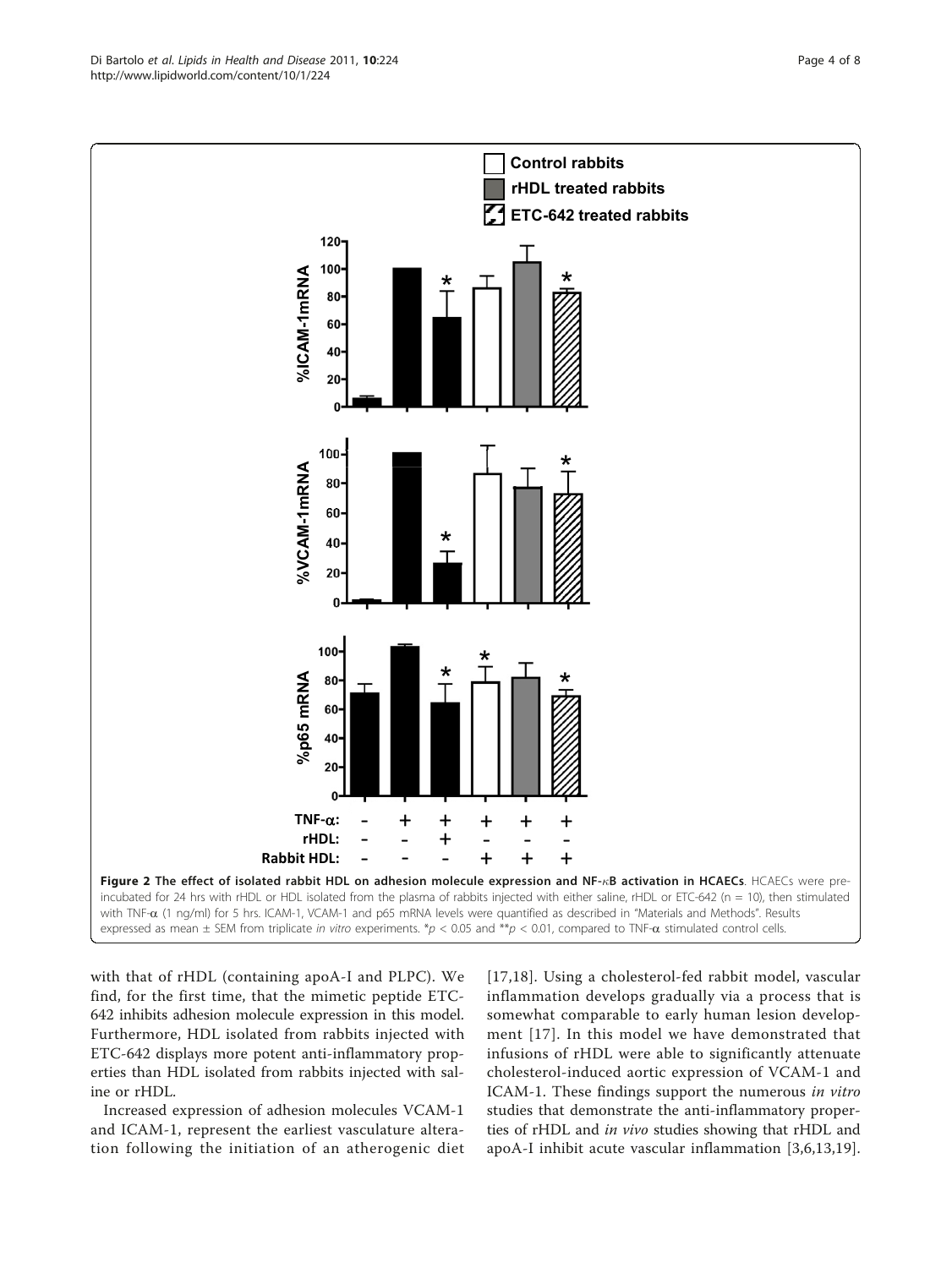<span id="page-4-0"></span>Table 2 Effects of saline, rHDL and ETC-642 infusions on HDL composition

| <b>Infusion</b> | Stoichiometry<br>PL <sup>a</sup> /UC/CE/TG/Protein<br>(mol/mol) |
|-----------------|-----------------------------------------------------------------|
| Saline          | $27.0 \pm 6.8/10.5 \pm 1.0/24.0 \pm 1.3/1.3 \pm 0.2/1.0$        |
| <b>rHDL</b>     | $33.5 \pm 6.6/7.9 \pm 0.9/21.8 \pm 1.1/1.8 \pm 0.4/1.0$         |
| ETC-642         | $32.5 \pm 10.2/10.8 \pm 1.0/22.1 \pm 2.0/1.4 \pm 0.3/1.0$       |

NZW rabbits (n = 10/group) were maintained on a diet of chow supplemented with 0.2% (w/w) cholesterol for 6 weeks. On days 3 and 5 of the last week of dietary supplementation the animals received two infusions of saline, rHDL (8 mg/kg apoA-I) or ETC-642 (30 mg/kg peptide). Blood was collected at sacrifice and HDL were isolated and their composition determined as described in "Materials and Methods". Results are expressed as  $mean \pm SEM$ 

Furthermore, this study shows for the first time that the mimetic peptide ETC-642 can inhibit adhesion molecule expression in a model of chronic vascular inflammation. Our findings are also consistent with previous studies that have used ETC-642 and shown that it inhibits the development of similar inflammatory pathologies such as acute inflammation in the carotid artery in the rabbit peri-arterial collar model [[16](#page-6-0)], cholesterol-induced aortic valve stenosis [[20](#page-6-0)] and atherosclerosis in apo $E^{-/-}$  mice [[21\]](#page-6-0).

The beneficial cardio-protective properties of HDL have been attributed to their ability to efflux cholesterol from cells, including endothelial cells [[22,23\]](#page-6-0). Several studies have demonstrated that apoA-I mimetic peptides are also able to stimulate cholesterol efflux [\[13](#page-6-0),[24\]](#page-6-0). For example, infusions of ETC-642 transiently elevate cholesterol levels in rats and humans [[20,25](#page-6-0)], indicating enhanced mobilization of cell cholesterol into the plasma. Enhanced cholesterol efflux may provide a mechanism for the anti-inflammatory effects of ETC-642, as has been demonstrated by other mimetic peptides [[13\]](#page-6-0). In the current study, however, we found that ETC-642 had no effect on plasma total cholesterol or HDL cholesterol concentrations at the time of sacrifice. The reason for this is likely to be that the final ETC-642 injection was 48 hours prior to sacrifice. As the cholesterol elevating properties of ETC-642 occur within 45 minutes after infusion [\[20\]](#page-6-0), the lack of change at 48 h post-infusion is therefore to be expected [[16\]](#page-6-0). This may also explain why HDL composition did not change following rHDL and ETC-642 infusions and confirms our recent work, which showed that injection of lipid free apoA-I and rHDL increased HDL phospholipid, unesterified cholesterol and cholesterol ester levels at 5 minutes, but not at 6 h after infusion [[26](#page-6-0)].

Despite the lack of apparent compositional change in rabbit HDL between treatment groups, the HDL from rabbits infused with ETC-642 appeared to exert more potent anti-inflammatory effects ex vivo in HCAECs than the HDL from rabbits injected with saline or rHDL. Recent proteomic studies have identified multiple proteins that co-isolate with human HDL [[27](#page-6-0),[28\]](#page-7-0), including for example antioxidants, protease inhibitors and growth factors. These HDL-associated proteins are likely to impart some of the beneficial physiological effects of HDL [\[27\]](#page-6-0). Changes in the presence of these HDL-associated proteins are also likely to alter HDL function. It is possible that whilst the ETC-642 infusions did not significantly alter the relative amounts of phospholipids, unesterified cholesterol, esterified cholesterol or triglycerides, it may have changed the protein composition of the rabbit HDL in a way that increased their anti-inflammatory properties. Interestingly, the HDL from ETC-642 injected mice were also able to reduce the protein levels of the active subunit of NF- $\kappa$ B, p65. This reduction in p65 provides a possible mechanism for the reductions in both VCAM-1 and ICAM-1 as they are both regulated via activation of the NF- $\kappa$ B pathway [\[29](#page-7-0),[30\]](#page-7-0). This is also consistent with a number of studies showing that HDL and rHDL reduce  $NF-\kappa B$ activation and the expression of p65 [\[6,13](#page-6-0)[,31](#page-7-0)].

The current study demonstrated that infusions of rHDL and ETC-642 inhibit the initial inflammatory response. This suggests that rHDL and ETC-642 may also attenuate the next stages of atherosclerotic lesion development. In support of this, previous work by our group and others has demonstrated that rHDL reduces lesion size and macrophage content in rabbits and mice [[19,](#page-6-0)[32](#page-7-0),[33](#page-7-0)]. Furthermore, adenoviral gene transfer of ETC-642 has been shown to decrease atherosclerosis in apo $E^{-/-}$  mice [[21\]](#page-6-0).

# Conclusions

Using a cholesterol-fed rabbit model of chronic vascular inflammation we have demonstrated that mimetic peptide ETC-642 inhibits endothelial expression of adhesion molecules, markers of the earliest stages of atherosclerosis. These studies provide additional support for the therapeutic efficacy of mimetic peptides in the treatment of inflammation and cardiovascular disease.

# **Methods**

#### Isolation of rabbit HDL and apolipoprotein A-I

Rabbit HDL were isolated from rabbit plasma (100 ml) by sequential ultracentrifugation in the 1.063 < d < 1.21 g/ml density range [\[34](#page-7-0)] and dialyzed against endotoxinfree phosphate buffered saline (PBS). Human HDL were isolated from pooled samples of autologously donated human plasma (Gribbles Pathology, South Australia) by sequential ultracentrifugation in the same density range. The human HDL were delipidated and apoA-I isolated by anion chromatography [[34](#page-7-0)].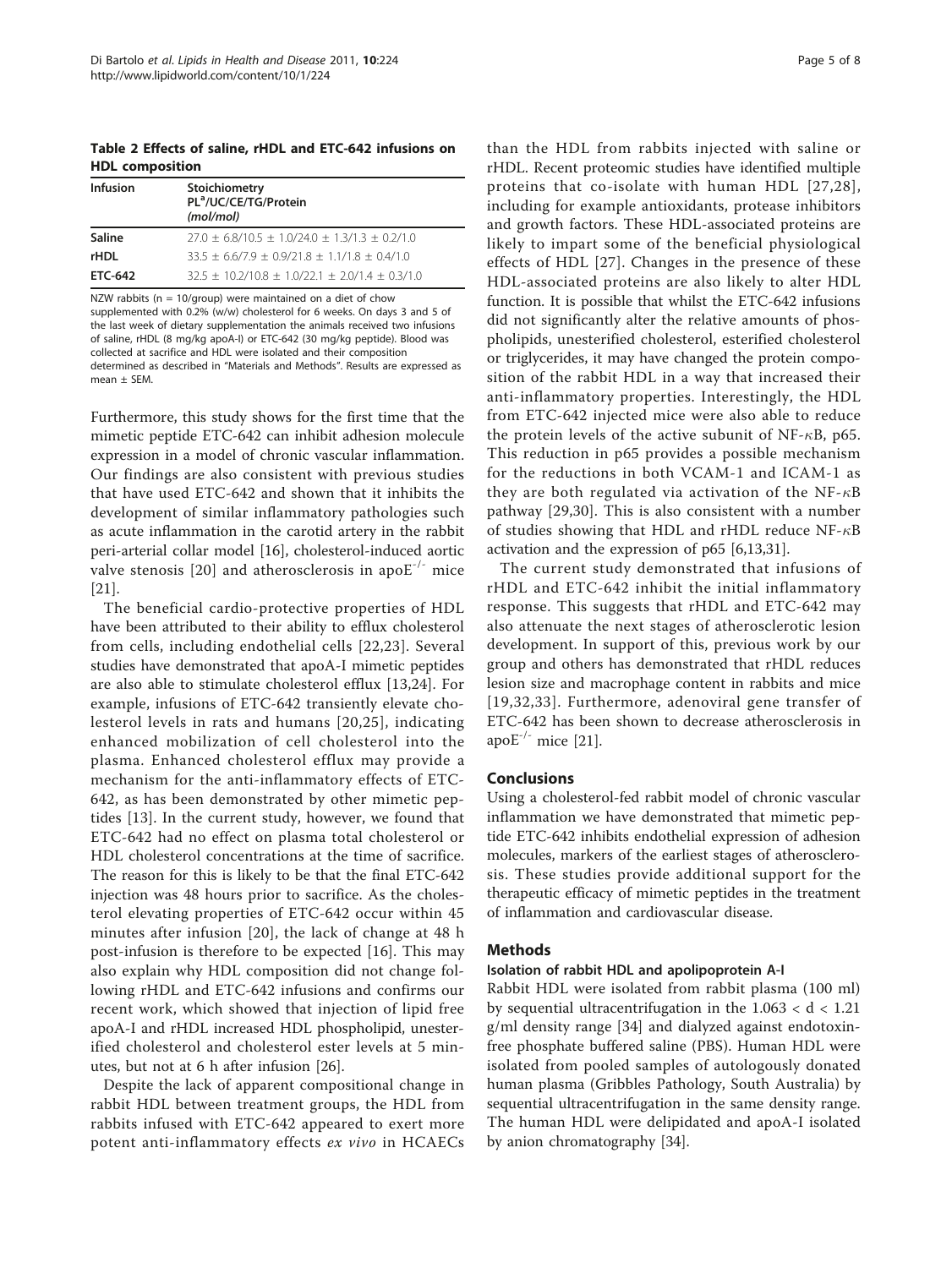#### Preparation of rHDL containing apoA-I and PLPC

Discoidal rHDL containing apoA-I complexed to 1-palmitoyl-2-linoleoyl phosphatidylcholine (PLPC) (Avanti Polar Lipids, Alabaster, AL, USA) (initial PLPC/apoA-I molar ratio 100:1). were prepared using the cholate dialysis method [[35\]](#page-7-0). The resulting rHDL were dialysed extensively against endotoxin-free PBS (pH 7.4) before use.

### Preparation of ETC-642

The ETC-642 was provided as a lyophilized solid by Esperion Therapeutics, Pfizer (Groton, MI, USA). The complex consists of ESP-2418, an amphipathic peptide containing 22 L-amino acid residues: P-V-L-D-L-F-R-E-L-L-N-E-L-L-E-A-L-K-Q-K-L-K with a molecular weight of 2623 daltons that is complexed to sphingomyelin and 1,2-dipalmitoyl-sn-glycero-3-phosphocholine (DPPC) (peptide/ sphingomyelin/DPPC molar ratio 1/3.75/3.75. The lyophilized solid was rehydrated with 50 ml of a sterile bicarbonate saline solution (Esperion Therapeutics, Pfizer, Groton, CT, USA) and gently swirled to mix. Three cycles of warming at 50°C and cooling to room temperature were performed to ensure complete reconstitution. The final protein concentration of ETC-642 was 10 mg/ml and the peptide was stored at 4°C until use.

# Animal Experiments

The Sydney South West Area Health Service Animal Welfare Committee approved all animal procedures. Thirty male NZW rabbits weighing approximately 3 kg were obtained from the Institute of Medical and Veterinary Sciences (Adelaide, South Australia). Following a seven-day acclimatisation period, baseline plasma cholesterol and HDL levels were determined prior to placing the animals on a diet of normal chow supplemented with 0.2% (w/w) cholesterol for 6 weeks. Five weeks after commencement of the diet, the rabbits were randomised into three treatment groups ( $n = 10$ /group). A blood sample (3 mL) was collected from each animal at this time point. Plasma cholesterol levels were then determined to confirm that there were no significant differences between treatment groups. The animals then received two intravenous infusions of saline (control group), rHDL (8 mg/kg apoA-I) or ETC-642 (30 mg/kg peptide) on the third and fifth days of the final (sixth) week of dietary intervention and were sacrificed at the end of the sixth week of high cholesterol feeding. The animals were euthanased with an intravenous overdose of sodium pentobarbital (100 mg/kg). Plasma was collected via cardiac puncture. The thoracic aortae were then removed, flushed with chilled PBS before placement in cold 4% (v/v) paraformaldehyde overnight. The aortae were then transferred to 70% (v/v) ethanol and stored at 4°C, then paraffin embedded for histological analysis.

#### Immunohistochemistry

Sections (5 mm) of the paraffin-embedded vessels were cut, dewaxed, and rehydrated. Mouse anti-rabbit VCAM-1 and ICAM-1 antibodies (gifts from Dr M Cybulsky, University of Toronto) were used to assess endothelial expression of adhesion molecules in the thoracic aorta. For the assessment of macrophages, thoracic aortic sections were stained for RAM11 (1:100; Dako). Thoracic aortic sections (10 sections/rabbit) were analysed using ImagePro Plus 4.5 (Media Cybernetics, Silver Spring, MD) as described [[3](#page-6-0),[19\]](#page-6-0). Image analysis results are expressed as image units.

### Plasma Analyses and HDL composition

Total cholesterol concentrations were determined on rabbit plasma and isolated rabbit HDL enzymatically using commercially available kits (Roche Diagnostics). HDL cholesterol concentrations were determined on rabbit plasma by enzymatic assay following precipitation of apolipoprotein B containing lipoproteins with polyethylene glycol [[36](#page-7-0)]. Phospholipid, unesterified cholesterol, cholesterol ester and triglyceride concentrations were assessed in rabbit HDL also using commercially available kits (Wako Pure Chemicals).

#### Endothelial cell culture

Human coronary artery endothelial cells (HCAECs) were grown in MesoEndo cell culture medium (Cell Applications Inc., CA, USA) and seeded at  $1 \times 10^6$  cells/ well in 12-well plates. Cells were then treated for 24 h with PBS, rHDL (1 mg/ml final apoA-I concentration) or isolated rabbit HDL (1 mg/ml final protein concentration). Following this cells were washed  $1\times$  with PBS and then stimulated with tumor necrosis factor- $\alpha$  (TNF- $\alpha$ ) (1 ng/ml). After 5 h the cells were harvested and stored at -80°C until required.

#### Real-time PCR

Total RNA was extracted using the Trizol method, quantitated and normalised to 100 ng/uL using SYBR Green II assay (Invitrogen). RNA was then reverse transcribed in triplicate to cDNA using iSCRIPT (BioRad). Real-time PCR was performed in triplicate using iQSYBR Green Supermix (BioRad) and an iCycler iQ Real-time thermocycler (BioRad). The threshold cycle was calculated using iCycler iQ Real-time PCR detection system software version 3.0A (BioRad). Relative changes in mRNA expression between treatments were determined using the cT method. Results were normalised using GAPDH.

#### Statistical Analyses

All results are expressed as mean ± SEM. Statistical comparisons were made by two-tailed Student's t-tests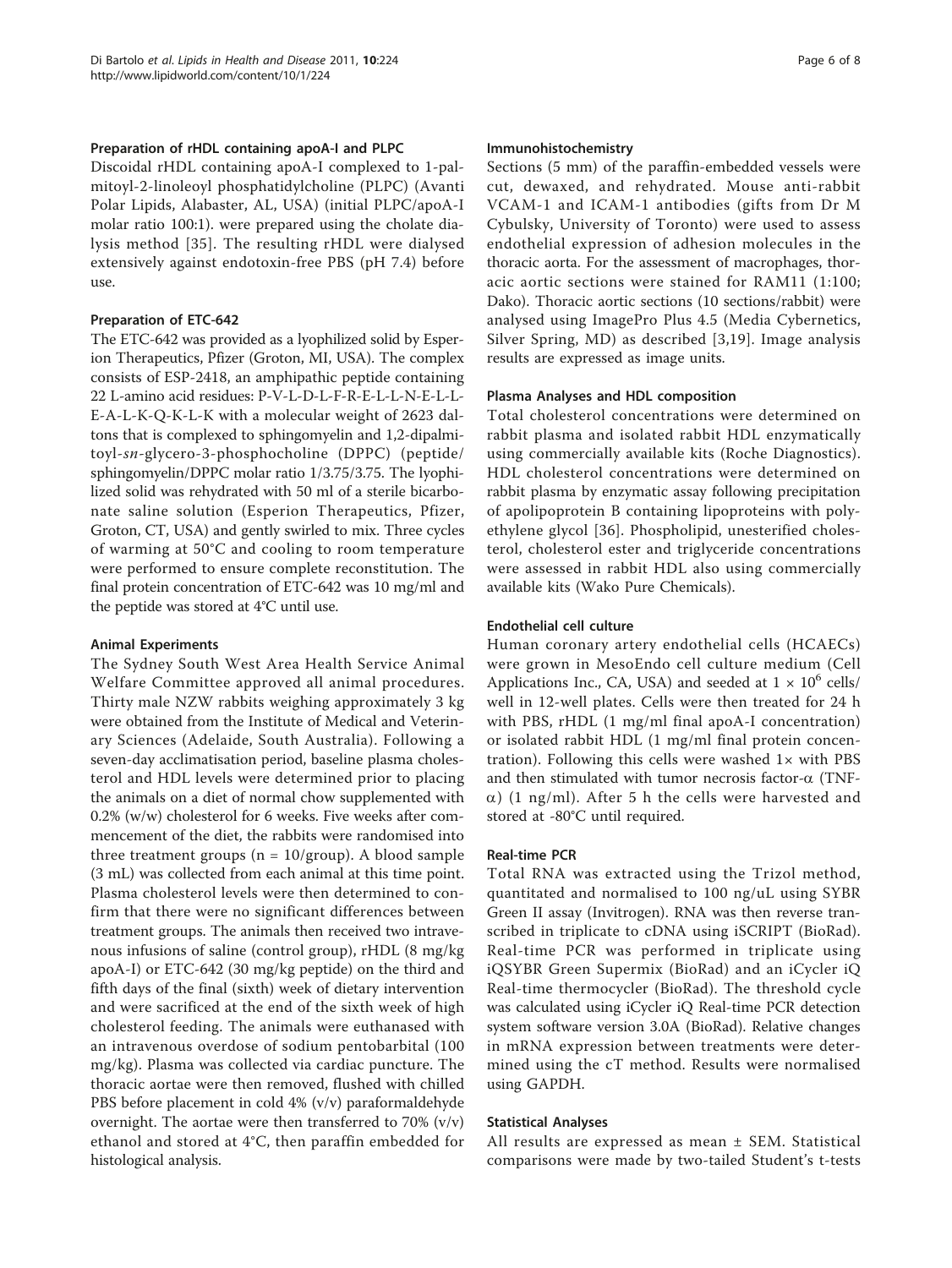<span id="page-6-0"></span>and one way ANOVA with Bonferroni's test post hoc using GraphPad Prism Version 4.0 (San Diego, CA). A value of p < 0.05 was considered statistically significant.

#### Abbreviations

(apoA-I): Apolipoprotein A-I; (apoE): Apolipoprotein E, (DPPC): 1,2-dipalmitoylsn-glycero-3-phosphocholine, (GAPDH): Glyceraldehyde 3-phosphate dehydrogenase, (HDL): High-density lipoproteins, (HCAECs): Human coronary artery endothelial cells, (ICAM-1): Intracellular cell adhesion molecule-1, (mRNA): Messenger ribonucleic acid, NZW rabbits: New Zealand White rabbits, (NF-κB): Nuclear factor kappa-light-chain-enhancer of activated B cells, (p65): p65 subunit of NF-κB, (PLPC): 1-palmitoyl-2-linoleoyl phosphatidylcholine, (PBS): Phosphate buffered saline, (rHDL): Reconstituted HDL, (TNF-α): Tumour necrosis factor-α; (VCAM-1): Vascular cell adhesion molecule-1.

#### Acknowledgements

This study was supported by a Heart Research Institute PhD scholarship (Dr Di Bartolo) and a Heart Foundation Career Development Fellowship (Dr Bursill) (CR07S3331).

#### Author details

<sup>1</sup> Lipid Research Group, Heart Research Institute, 7 Eliza St, Newtown, NSW, 2042, Australia. <sup>2</sup>Immunobiology Unit, Heart Research Institute, 7 Eliza St, Newtown, NSW, 2042, Australia. <sup>3</sup>Discipline of Pathology, University of Sydney, Camperdown, NSW, 2050, Australia. <sup>4</sup>Department of Medicine, University of Sydney, Camperdown, NSW, 2050, Australia. <sup>5</sup>Department of Medicine, University of Melbourne, Parkville, Victoria, 3010, Australia.

#### Authors' contributions

BAD-Performed in vivo and in vitro studies as well as the histology. Also assisted in the preparation of the manuscript. LZV-Performed quantitative PCR experiments. JTMT-Assisted in in vitro studies and quantitative PCR experiments. SB-Performed analysis of histological sections. KAR-Conceived the project and experimental design and assisted in the preparation of the manuscript. PJB-Conceived the project and assisted in the preparation of the manuscript. CAB-Assisted with the experiments and prepared the manuscript. All authors have read and approved the manuscript.

#### Competing interests

The authors declare that they have no competing interests.

Received: 26 August 2011 Accepted: 30 November 2011 Published: 30 November 2011

#### References

- 1. Libby P: [Inflammation in atherosclerosis.](http://www.ncbi.nlm.nih.gov/pubmed/12490960?dopt=Abstract) Nature 2002, 420:868-874.
- 2. Barter PJ, Nicholls S, Rye KA, Anantharamaiah GM, Navab M, Fogelman AM: [Antiinflammatory properties of HDL.](http://www.ncbi.nlm.nih.gov/pubmed/15486323?dopt=Abstract) Circ Res 2004, 95:764-772.
- 3. Nicholls SJ, Dusting GJ, Cutri B, Bao S, Drummond GR, Rye KA, Barter PJ: [Reconstituted high-density lipoproteins inhibit the acute pro-oxidant](http://www.ncbi.nlm.nih.gov/pubmed/15781735?dopt=Abstract) [and proinflammatory vascular changes induced by a periarterial collar in](http://www.ncbi.nlm.nih.gov/pubmed/15781735?dopt=Abstract) [normocholesterolemic rabbits.](http://www.ncbi.nlm.nih.gov/pubmed/15781735?dopt=Abstract) Circulation 2005, 111:1543-1550.
- Clay MA, Pyle DH, Rye KA, Vadas MA, Gamble JR, Barter PJ: [Time sequence](http://www.ncbi.nlm.nih.gov/pubmed/11427200?dopt=Abstract) [of the inhibition of endothelial adhesion molecule expression by](http://www.ncbi.nlm.nih.gov/pubmed/11427200?dopt=Abstract) [reconstituted high density lipoproteins.](http://www.ncbi.nlm.nih.gov/pubmed/11427200?dopt=Abstract) Atherosclerosis 2001, 157:23-29.
- Cockerill GW, Rye KA, Gamble JR, Vadas MA, Barter PJ: [High-density](http://www.ncbi.nlm.nih.gov/pubmed/7583580?dopt=Abstract) [lipoproteins inhibit cytokine-induced expression of endothelial cell](http://www.ncbi.nlm.nih.gov/pubmed/7583580?dopt=Abstract) [adhesion molecules.](http://www.ncbi.nlm.nih.gov/pubmed/7583580?dopt=Abstract) Arterioscler Thromb Vasc Biol 1995, 15:1987-1994.
- 6. Bursill CA, Castro ML, Beattie DT, Nakhla S, van der Vorst E, Heather AK, Barter PJ, Rye KA: High-density lipoproteins suppress chemokines and chemokine receptors in vitro and in vivo. Arterioscler Thromb Vasc Biol 30:1773-1778.
- 7. Dimayuga P, Zhu J, Oguchi S, Chyu KY, Xu XO, Yano J, Shah PK, Nilsson J, Cercek B: [Reconstituted HDL containing human apolipoprotein A-1](http://www.ncbi.nlm.nih.gov/pubmed/10529386?dopt=Abstract) [reduces VCAM-1 expression and neointima formation following](http://www.ncbi.nlm.nih.gov/pubmed/10529386?dopt=Abstract) [periadventitial cuff-induced carotid injury in apoE null mice.](http://www.ncbi.nlm.nih.gov/pubmed/10529386?dopt=Abstract) Biochem Biophys Res Commun 1999, 264:465-468.
- 8. Puranik R, Bao S, Nobecourt E, Nicholls SJ, Dusting GJ, Barter PJ, Celermajer DS, Rye KA: [Low dose apolipoprotein A-I rescues carotid](http://www.ncbi.nlm.nih.gov/pubmed/17586510?dopt=Abstract) [arteries from inflammation in vivo.](http://www.ncbi.nlm.nih.gov/pubmed/17586510?dopt=Abstract) Atherosclerosis 2008, 196:240-247.
- 9. Ou Z, Ou J, Ackerman AW, Oldham KT, Pritchard KA Jr: [L-4F, an](http://www.ncbi.nlm.nih.gov/pubmed/12654610?dopt=Abstract) [apolipoprotein A-1 mimetic, restores nitric oxide and superoxide anion](http://www.ncbi.nlm.nih.gov/pubmed/12654610?dopt=Abstract) [balance in low-density lipoprotein-treated endothelial cells.](http://www.ncbi.nlm.nih.gov/pubmed/12654610?dopt=Abstract) Circulation 2003, 107:1520-1524.
- 10. Garber DW, Datta G, Chaddha M, Palgunachari MN, Hama SY, Navab M, Fogelman AM, Segrest JP, Anantharamaiah GM: [A new synthetic class A](http://www.ncbi.nlm.nih.gov/pubmed/11290826?dopt=Abstract) [amphipathic peptide analogue protects mice from diet-induced](http://www.ncbi.nlm.nih.gov/pubmed/11290826?dopt=Abstract) [atherosclerosis.](http://www.ncbi.nlm.nih.gov/pubmed/11290826?dopt=Abstract) J Lipid Res 2001, 42:545-552.
- 11. Navab M, Anantharamaiah GM, Hama S, Garber DW, Chaddha M, Hough G, Lallone R, Fogelman AM: [Oral administration of an Apo A-I mimetic](http://www.ncbi.nlm.nih.gov/pubmed/11804981?dopt=Abstract) [Peptide synthesized from D-amino acids dramatically reduces](http://www.ncbi.nlm.nih.gov/pubmed/11804981?dopt=Abstract) [atherosclerosis in mice independent of plasma cholesterol.](http://www.ncbi.nlm.nih.gov/pubmed/11804981?dopt=Abstract) Circulation 2002, 105:290-292.
- 12. Ou J, Wang J, Xu H, Ou Z, Sorci-Thomas MG, Jones DW, Signorino P, Densmore JC, Kaul S, Oldham KT, Pritchard KA Jr: [Effects of D-4F on](http://www.ncbi.nlm.nih.gov/pubmed/16224061?dopt=Abstract) [vasodilation and vessel wall thickness in hypercholesterolemic LDL](http://www.ncbi.nlm.nih.gov/pubmed/16224061?dopt=Abstract) [receptor-null and LDL receptor/apolipoprotein A-I double-knockout mice](http://www.ncbi.nlm.nih.gov/pubmed/16224061?dopt=Abstract) [on Western diet.](http://www.ncbi.nlm.nih.gov/pubmed/16224061?dopt=Abstract) Circ Res 2005, 97:1190-1197.
- 13. Tabet F, Remaley AT, Segaliny AI, Millet J, Yan L, Nakhla S, Barter PJ, Rye KA, Lambert G: The 5A apolipoprotein A-I mimetic peptide displays antiinflammatory and antioxidant properties in vivo and in vitro. Arterioscler Thromb Vasc Biol 30:246-252.
- 14. Blackburn WDDJ Jr, Venkatachalapathi YV, Pillion DJ, Koopman WJ, Segrest JP, Anantharamaiah GM: [Apolipoprotein A-I decreases neutrophil](http://www.ncbi.nlm.nih.gov/pubmed/1667793?dopt=Abstract) [degranulation and superoxide production.](http://www.ncbi.nlm.nih.gov/pubmed/1667793?dopt=Abstract) *J Lipid Res* 1991, 32:1911-1918.
- 15. Anantharamaiah GMVY, Brouillette CG, Segrest JP: [Use of synthetic peptide](http://www.ncbi.nlm.nih.gov/pubmed/2105091?dopt=Abstract) [analogues to localize lecithin:cholesterol acyltransferase activating](http://www.ncbi.nlm.nih.gov/pubmed/2105091?dopt=Abstract) [domain in apolipoprotein A-I.](http://www.ncbi.nlm.nih.gov/pubmed/2105091?dopt=Abstract) Arteriosclerosis 1990, 10:95-105.
- 16. Di Bartolo BA, Nicholls SJ, Bao S, Rye KA, Heather AK, Barter PJ, Bursill C: The apolipoprotein A-I mimetic peptide ETC-642 exhibits antiinflammatory properties that are comparable to high density lipoproteins. Atherosclerosis
- 17. Finking G, Hanke H: [Nikolaj Nikolajewitsch Anitschkow \(1885-1964\)](http://www.ncbi.nlm.nih.gov/pubmed/9395267?dopt=Abstract) [established the cholesterol-fed rabbit as a model for atherosclerosis](http://www.ncbi.nlm.nih.gov/pubmed/9395267?dopt=Abstract) [research.](http://www.ncbi.nlm.nih.gov/pubmed/9395267?dopt=Abstract) Atherosclerosis 1997, 135:1-7.
- 18. Li H, Cybulsky MI, Gimbrone MA Jr, Libby P: [An atherogenic diet rapidly](http://www.ncbi.nlm.nih.gov/pubmed/7678986?dopt=Abstract) [induces VCAM-1, a cytokine-regulatable mononuclear leukocyte](http://www.ncbi.nlm.nih.gov/pubmed/7678986?dopt=Abstract) [adhesion molecule, in rabbit aortic endothelium.](http://www.ncbi.nlm.nih.gov/pubmed/7678986?dopt=Abstract) Arterioscler Thromb 1993, 13:197-204.
- 19. Nicholls SJ, Cutri B, Worthley SG, Kee P, Rye KA, Bao S, Barter PJ: [Impact of](http://www.ncbi.nlm.nih.gov/pubmed/16141405?dopt=Abstract) [short-term administration of high-density lipoproteins and atorvastatin](http://www.ncbi.nlm.nih.gov/pubmed/16141405?dopt=Abstract) [on atherosclerosis in rabbits.](http://www.ncbi.nlm.nih.gov/pubmed/16141405?dopt=Abstract) Arterioscler Thromb Vasc Biol 2005, 25:2416-2421.
- 20. Busseuil D, Shi Y, Mecteau M, Brand G, Kernaleguen AE, Thorin E, Latour JG, Rheaume E, Tardif JC: [Regression of aortic valve stenosis by ApoA-I](http://www.ncbi.nlm.nih.gov/pubmed/18414386?dopt=Abstract) [mimetic peptide infusions in rabbits.](http://www.ncbi.nlm.nih.gov/pubmed/18414386?dopt=Abstract) Br J Pharmacol 2008, 154:765-773.
- 21. Bodary PFSY, Westrick RJ, Lalwani ND, Drake SL, Dasseux JLH: Gene Transfer of an ApoA-I mimetic peptide reduces atherosclerosis in mice. J Am Coll Cardiol 2004, 43(Suppl 2):A465-A466.
- 22. Rothblat GH, Phillips MC: High-density lipoprotein heterogeneity and function in reverse cholesterol transport. Curr Opin Lipidol 21:229-238.
- 23. Besler C, Heinrich K, Riwanto M, Luscher TF, Landmesser U: High-density lipoprotein-mediated anti-atherosclerotic and endothelial-protective effects: a potential novel therapeutic target in cardiovascular disease. Curr Pharm Des 16:1480-1493.
- 24. Navab M, Anantharamaiah GM, Reddy ST, Hama S, Hough G, Grijalva VR, Yu N, Ansell BJ, Datta G, Garber DW, Fogelman AM: [Apolipoprotein A-I](http://www.ncbi.nlm.nih.gov/pubmed/15831812?dopt=Abstract) [mimetic peptides.](http://www.ncbi.nlm.nih.gov/pubmed/15831812?dopt=Abstract) Arterioscler Thromb Vasc Biol 2005, 25:1325-1331.
- 25. Khan MLN, Drake SL, Crockatt JG, Dasseux JLH: Single-dose intravenous infusion of ETC-642, a 22-Mer ApoA-I analogue and phospholipids complex, elevates HDL-C in atherosclerosis patients. Circulation 2003, 108(Suppl IV):563-564.
- 26. Patel S, Di Bartolo BA, Nakhla S, Heather AK, Mitchell TW, Jessup W, Celermajer DS, Barter PJ, Rye KA: Anti-inflammatory effects of apolipoprotein A-I in the rabbit. Atherosclerosis 212:392-397
- 27. Gordon SM, Deng J, Lu LJ, Davidson WS: Proteomic characterization of human plasma high density lipoprotein fractionated by gel filtration chromatography. J Proteome Res 9:5239-5249.